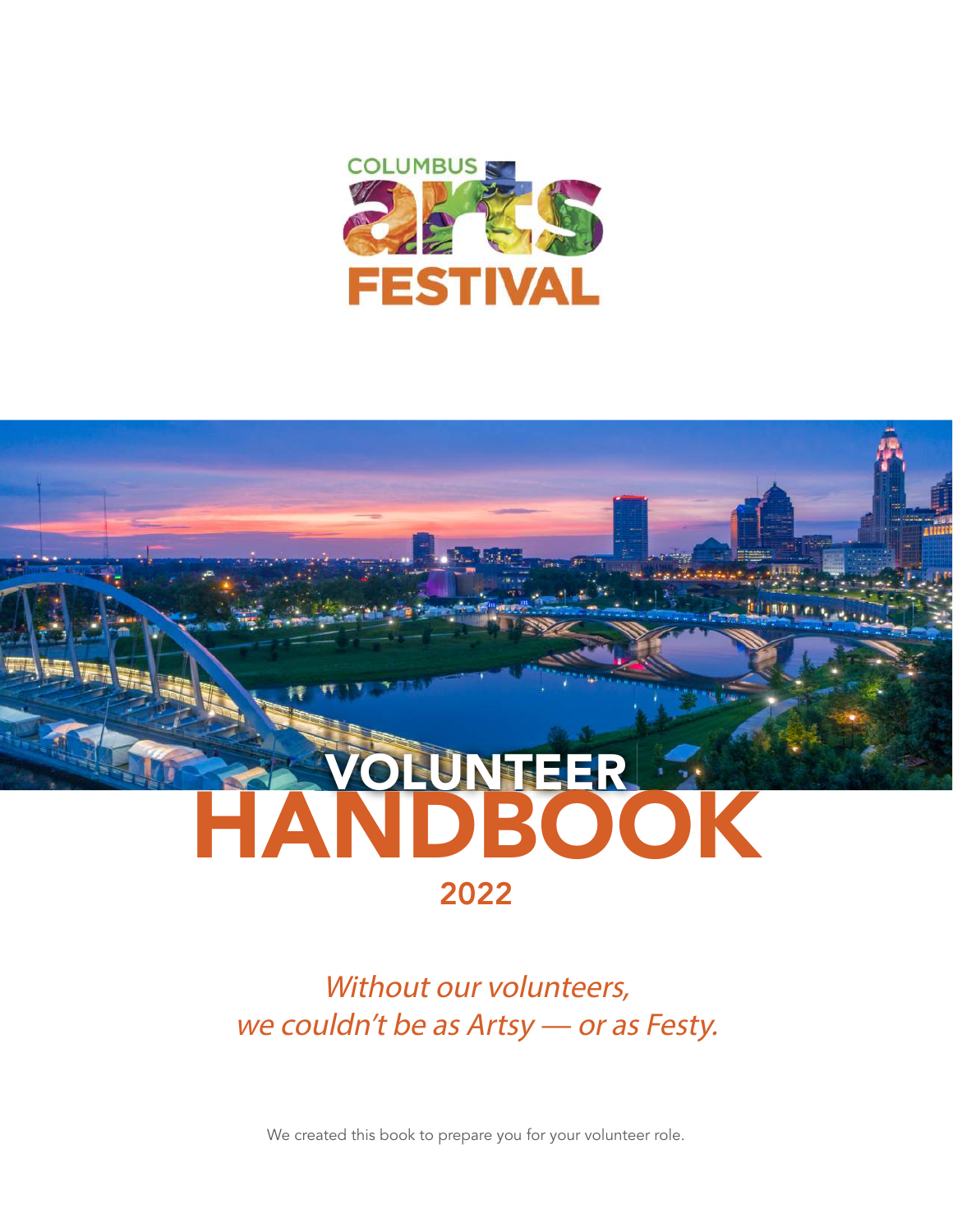

# About

The 2022 Columbus Arts Festival will take place at the downtown Riverfront on June 10, 11, & 12.

# Festival Hours

Friday, 11:00 a.m. – 10:30 p.m. Saturday, 10:00 a.m. – 10:30 p.m. Sunday, 10:00 a.m. – 5:00 p.m.

# Volunteer Check-in Hours

Thursday, 7:30 a.m. – 5:30 p.m. Friday, 7:00 a.m. – 8:30 p.m. Saturday, 7:00 a.m. – 7:30 p.m. Sunday, 7:00 a.m. – 5:00 p.m.

Volunteers are expected to give a brief update at the end of their shift to incoming volunteers and stick around for a few minutes until everyone is settled in.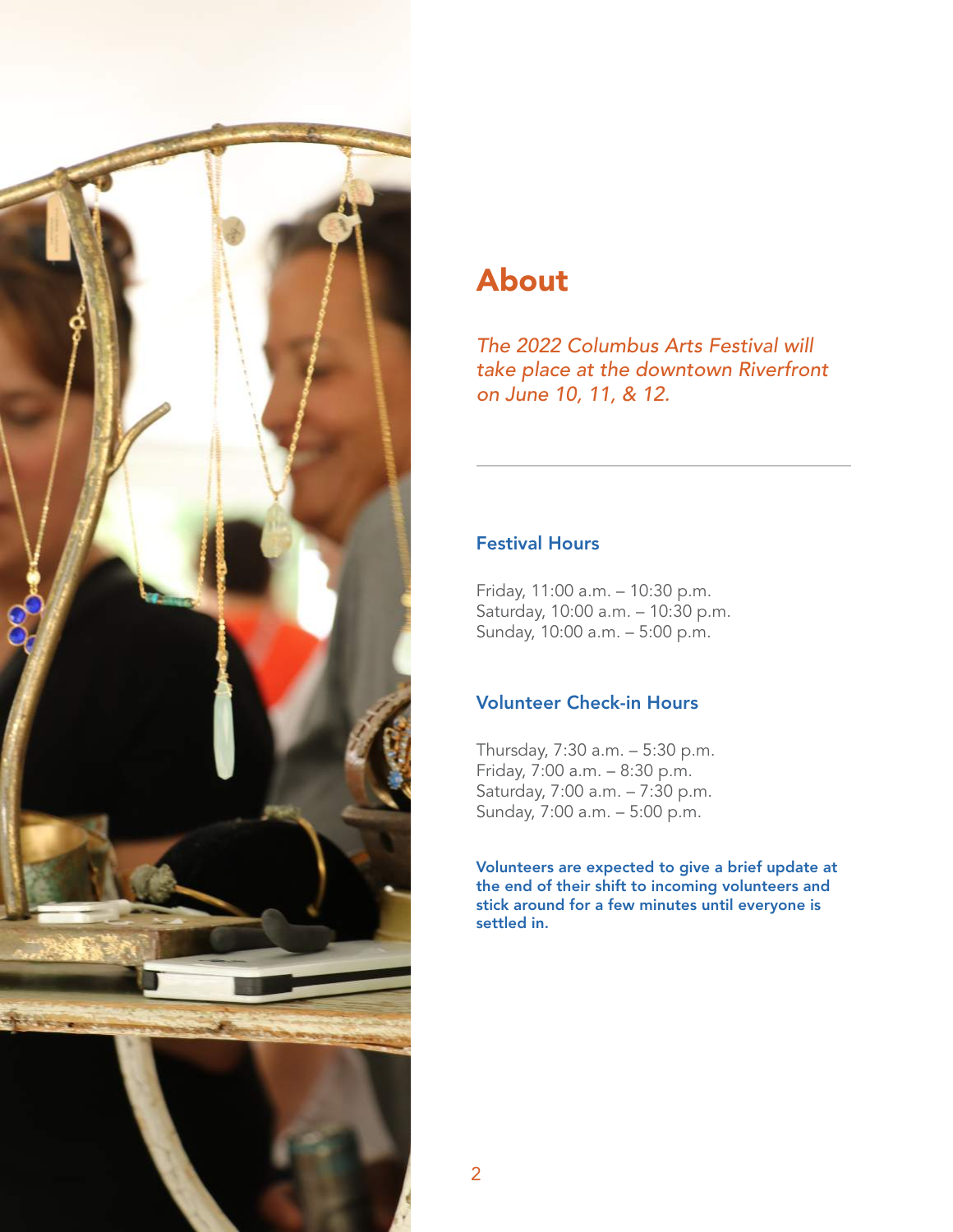# Directions to Check-in Location



# Check in

Volunteers will check in at the southwest corner of Washington Boulevard and Rich St. / W. Town St.

# **Parking**

Parking around Columbus Scioto Mile is PLENTIFUL! There are numerous parking structures, metered spaces on surrounding city streets and surface lots on both the east and west side of the River. Visit: https://www.columbusartsfestival.org/ for additional information about parking locations.

# Public Transportation

COTA will operate regularly scheduled bus service during each day of the Festival. COTA's CBUS will also be running up and down High Street, from the Brewery District to the Short North – for FREE!

# Bicycle Parking

There are also unmonitored racks for bike parking throughout the riverfront and downtown. If you use one of these unmonitored bike racks be sure to bring your lock. Bike racks can be found at: Washington and Broad St. and South Civic Center and Town St. and there is a CoGo bike station in Bicentennial Park (At the corner of Main St. and S. 2nd, the SE corner of the park).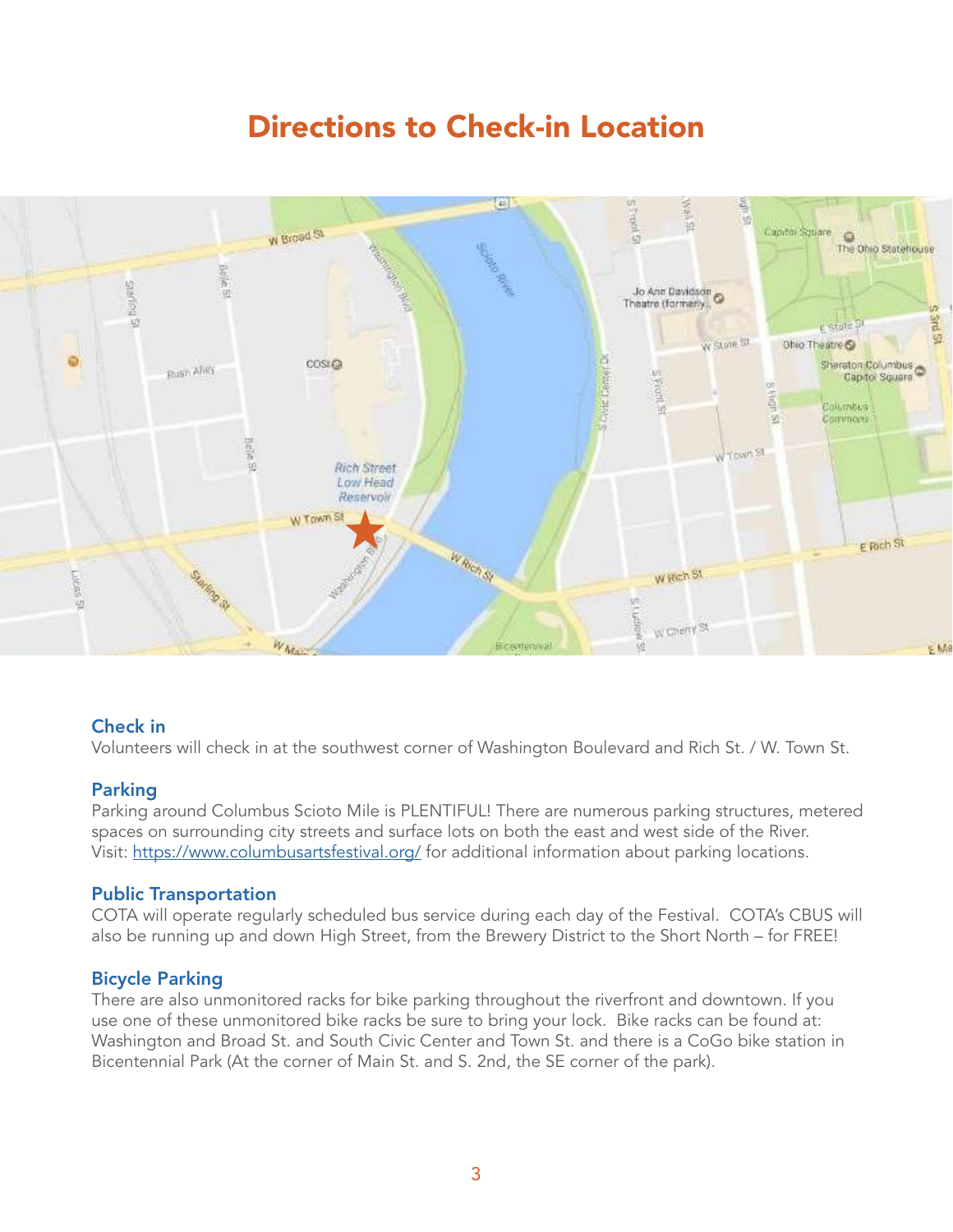# Checking In & Out

# At Check-In

You will receive your volunteer t-shirt as our way of saying THANK YOU for your volunteer efforts. In addition, the t-shirt allows artists and patrons to identify you as a festival volunteer so wearing our shirt is a must. There are restrooms available for changing clothes but you will likely not be able to walk quickly to them and quickly back to your car. We recommend wearing a tank top you can easily throw a shirt over. Dress for Ohio weather and wear comfortable walking shoes (tennis shoes + socks). We can also answer any questions you may have about your position and responsibilities. Water bottles will be available for on-duty volunteers at any beverage station throughout the festival.



# At Check-Out

Many of our volunteers stay at the festival following their shift to enjoy all the festival has to offer—please stay and enjoy yourself! We ask that you check out at the Volunteer Check-in's either directly following your shift or before you leave the festival—we will have some swag to share in celebration of a job well done!

4

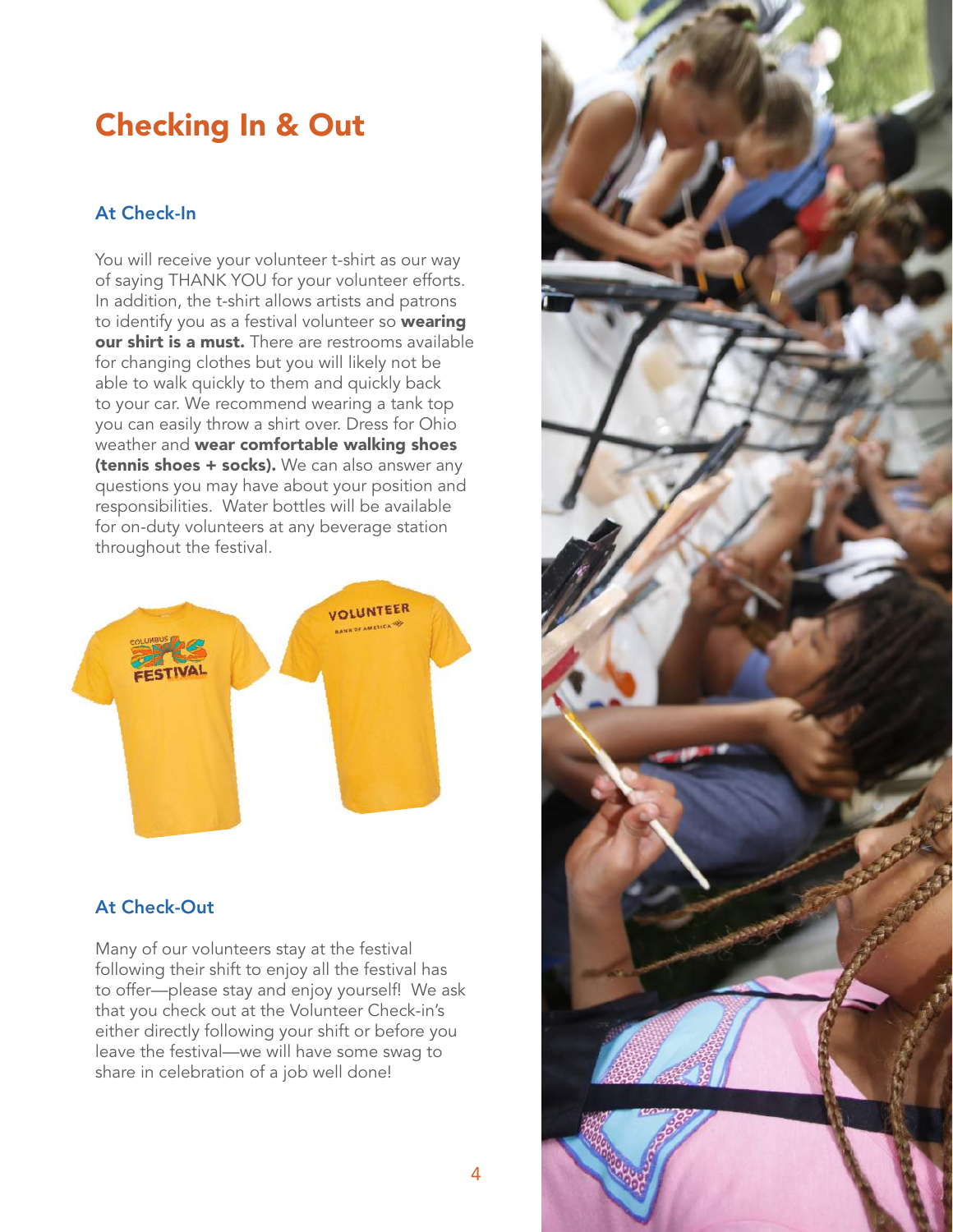# Safety & Emergency Protocol

# Safety Procedures

### Suspicious Activity

Volunteers are the eyes and ears of the festival! If you see any suspicious activity, contact a festival committee member (wearing a GREEN t-shirt and ID badge) or a Columbus Police Officer. If you need to contact Festival Headquarters or a police officer, walkie-talkie radios are available at information booths, souvenir booths, beverage tents and Volunteer Check-in.

### Lost Children or Parents

Lost children or their parents should be escorted immediately to Volunteer Check-in or an Information Booth. Festival Committee Chairs will handle. NEVER discuss a lost child over the radio or make their status known in a crowd.

#### Rain or Inclement Weather

The festival does remain open in the rain but, may close for severe weather. Artists, volunteers and patrons will be notified in an orderly fashion if the festival has to close.

#### Handicap Access

Wheelchairs are available for loan at Festival Headquarters in the COSI Building. A valid state ID is required for a wheelchair loan.

# **Emergencies**

- 1. In case of an emergency, CALL 911!
- 2. Find the nearest person with a radio and report it. Remember: Coordinating Committee members and Beverage Tents have radios.
- 3. Stay with the person at the site of the emergency until help arrives.
- 4. After help arrives, please go to Festival Headquarters on the east side (river side) of COSI, under the East Plaza, to file an incident report.
- 5. Do not talk to the press. Please do not speculate, make statements or comments at the site or to the press about the emergency. If you need to, fall back on the "I'm just a volunteer" excuse.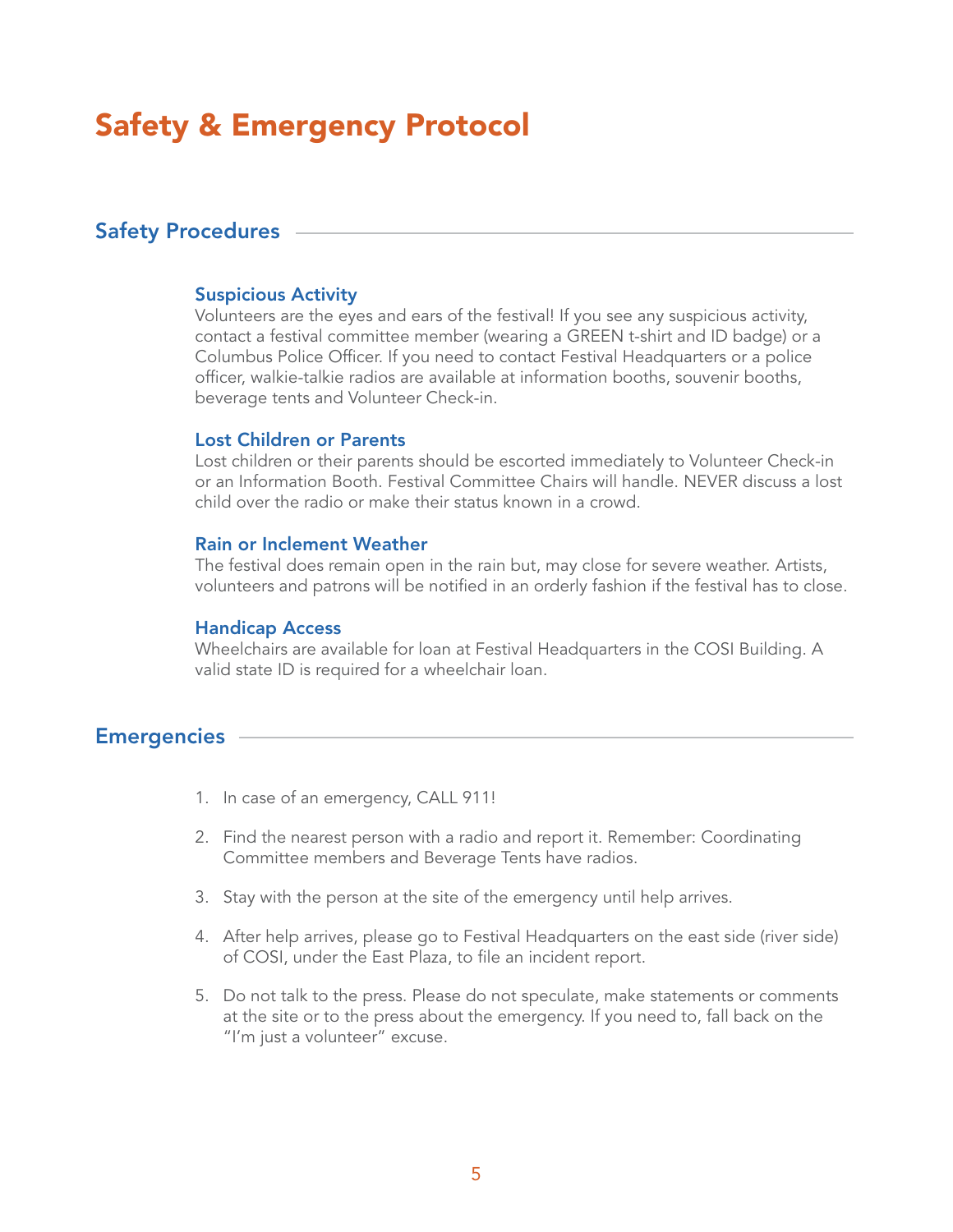

# Code of Conduct

The Greater Columbus Arts Council (Arts Council) and the Columbus Arts Festival (Arts Festival) provide a workplace free from all forms of discrimination and harassment based upon race, color, religion (creed), sex, gender expression or identity, pregnancy, age, national origin (ancestery), disability, genetic information, marital status, sexual orientation, political affiliation, military status, or any other characteristic protected by applicable federal, state, or local law in all of its activities or operations. The Arts Council and the Arts Festival are committed to maintaining a drug and alcohol-free work place. The Arts Council forbids employees and volunteers to possess, use, distribute or sell illegal drugs in the work place, or at any Arts Council work site, including the parking lot areas. Consumption of alcohol is forbidden, however, the distribution and sale of alcohol may occur only on Festival grounds to Festival patrons during the hours of the Festival.

Please review the following Volunteer Policies for additional information prior to check-in…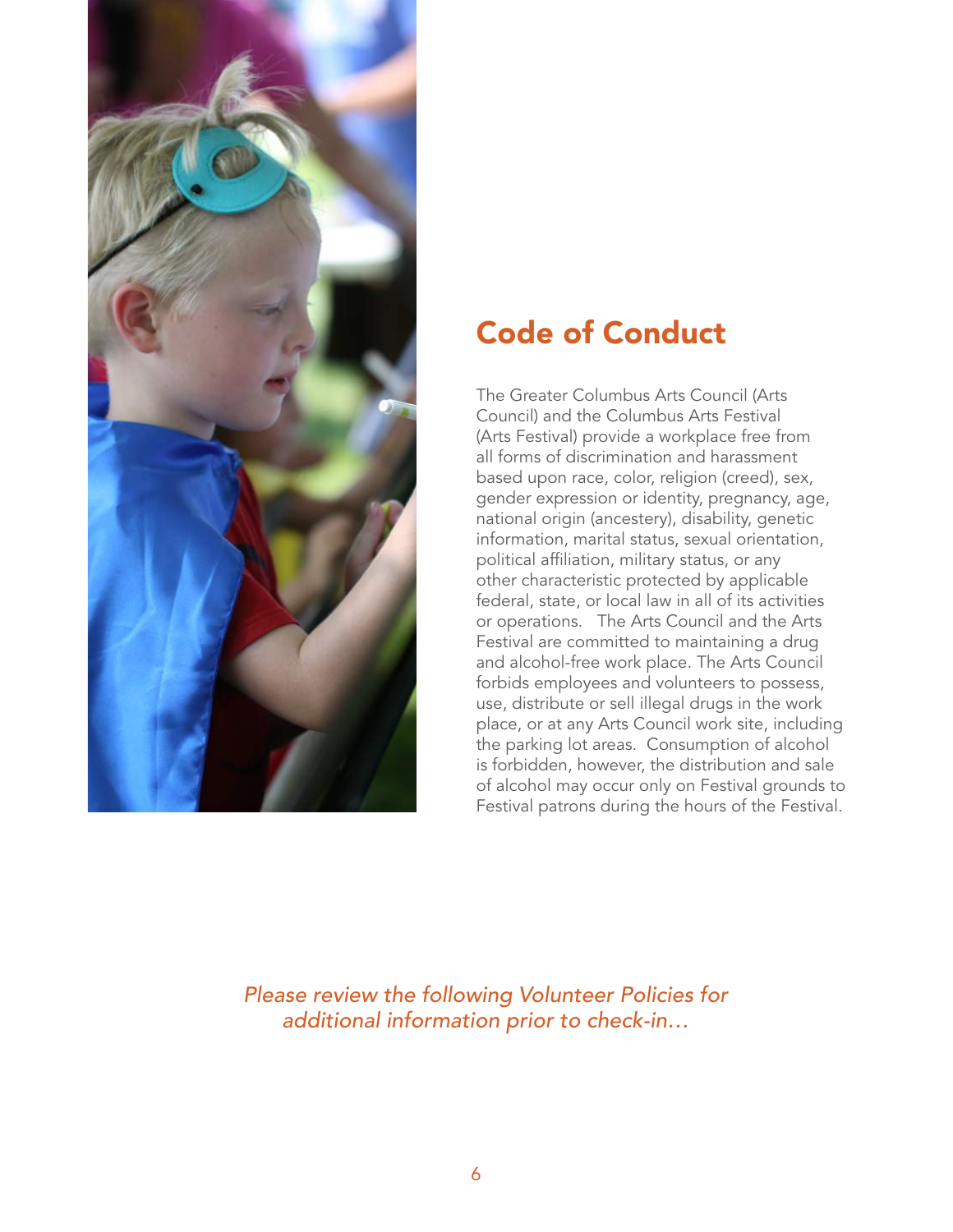# **Table of Contents**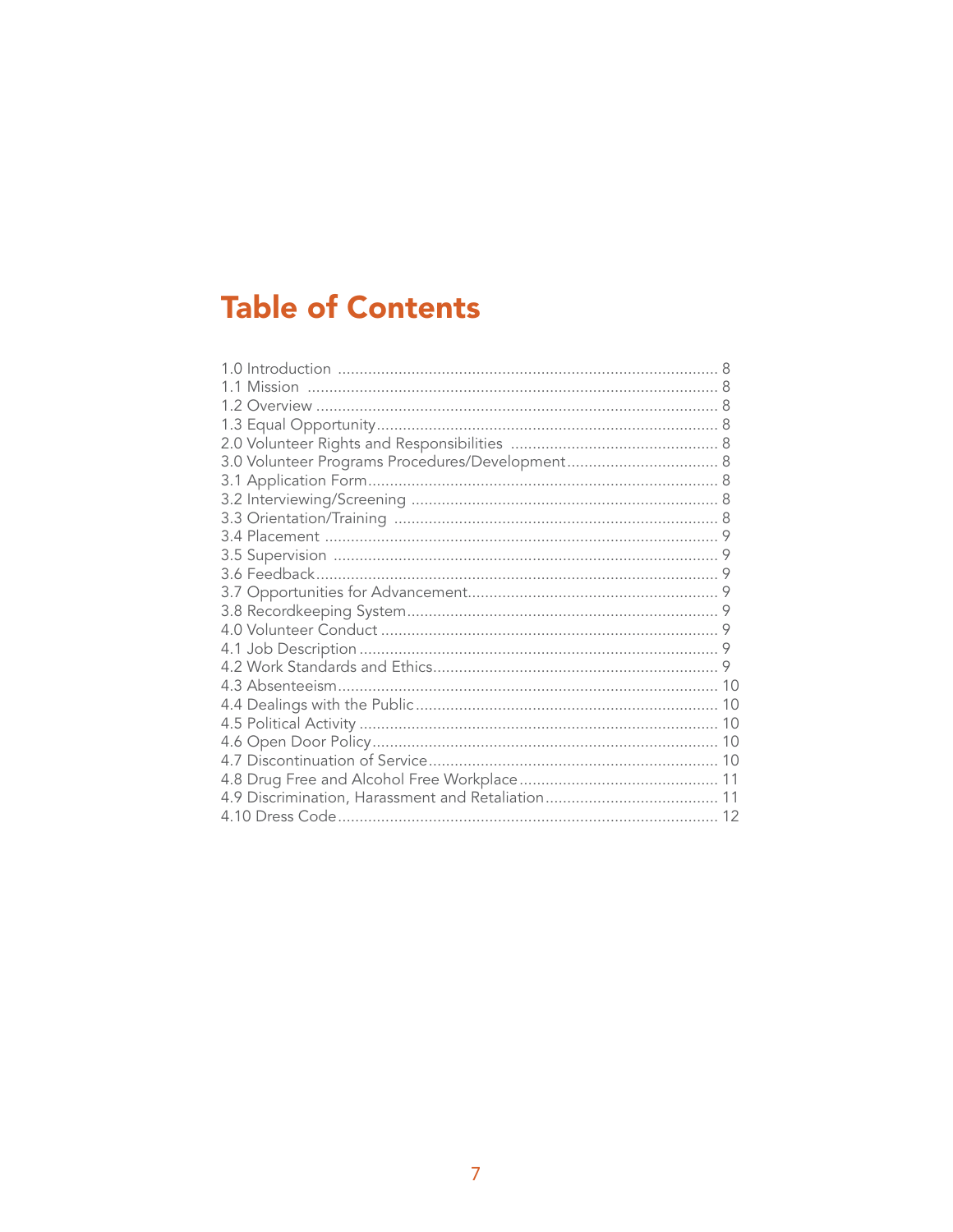# 1.0 Introduction

### 1.1 Mission

To support and advance the arts and cultural fabric of Columbus.

### 1.2 Overview

All Columbus Arts Festival ("Arts Festival") volunteers shall agree to abide by the policies and regulations of The Greater Columbus Arts Council, Inc. ("Arts Council"). Volunteers are crucial for the success and are essential in the daily tasks of the Arts Festival. Designated staff members are expected to provide supervision, feedback, and leadership for the volunteers. A volunteer is anyone who, without compensation or the expectation of compensation, performs a task at the direction of and on behalf of the Arts Council and Arts Festival.

# 1.3 Equal Opportunity

The Arts Council and Arts Festival are committed to accepting volunteers without regard to race, color, religion (creed), sex, gender expression or identity, pregnancy, age, national origin (ancestry), disability, genetic information, marital status, sexual orientation, political affiliation, military status, or any other characteristic protected by applicable federal, state or local law. The Arts Council and Arts Festival believe that a diverse and skilled volunteer increases its capability to serve the community.

# 2.0 Volunteer Rights and Responsibilities

Volunteers are viewed as a valuable resource to the Arts Council and Arts Festival, its staff, and the community. Volunteers shall be extended the right to be given meaningful assignments, the right to be treated fairly, the right to effective supervision, the right to full involvement and participation, and the right to recognition for work done. In return, volunteers shall agree to actively perform their duties to the best of their ability and remain loyal to the goals and procedures of the Arts Council and Arts Festival.

# 3.0 Volunteer Programs Procedures/Development

# 3.1 Application Form

The application form and job descriptions for coordinating committee and various volunteer opportunities can be found on the Festival's website (http://columbusartsfestival.org/getinvolved/volunteer). Every volunteer is required to complete an application for a volunteer position at the Arts Festival.

### 3.2 Interviewing/Screening

If an applicant applies for a committee volunteer position, the applicant will submit an application which will be reviewed by Arts Council staff members to determine if the applicant is a good fit for the desired position. The applicant will be notified on the status of their application.

# 3.3 Orientation/Training

Positions requiring special training (e.g. beverage sales, merchandise sales, etc.) will have training sessions supervised by the Arts Festival Coordinating Committee. These positions are filled by organizations whose members are required to attend the training sessions before they are allowed to participate. The Coordinating Committee members, in turn, receive training from the Arts Festival staff in order to fulfill the requirements of their role. The content of these training sessions are reviewed and approved by the Arts Festival staff in advance.

During the Arts Festival, the volunteer groups dedicate a "team lead" to supervise the work of the members. The team lead reports to a member of the Arts Festival Coordinating Committee, who has the authority to escalate any issues to the Arts Festival staff as necessary. Additionally, beverage group team leads and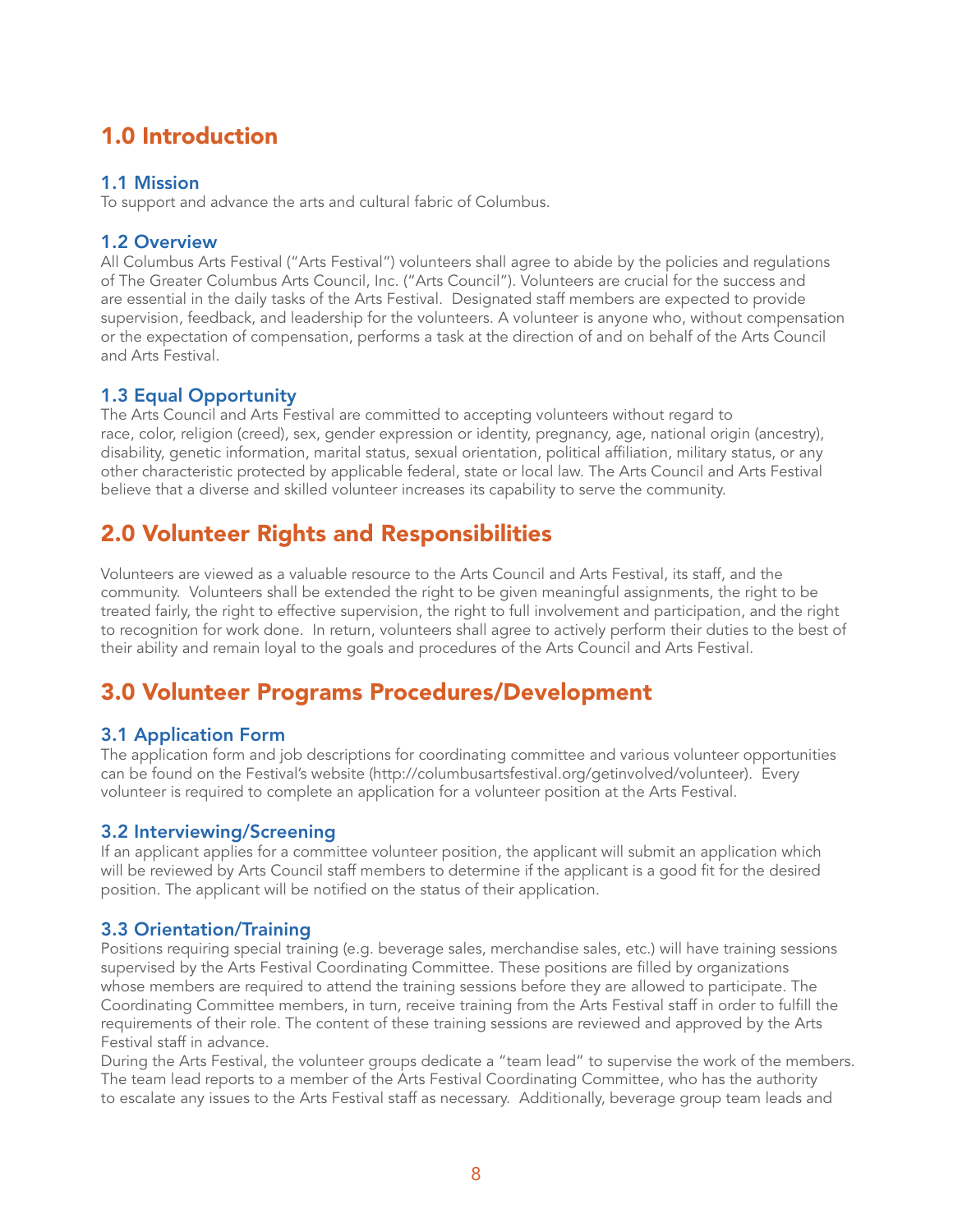beverage committee members are required to attend the ASK training hosted by the Division of Liquor Control before the Arts Festival each year.

### 3.4 Placement

Every attempt will be made to place volunteers in positions that meet both their needs and the needs of the Arts Council. Individuals not placed in a position for which they applied for may be recommended for other positions, and may request reassignment.

### 3.5 Supervision

Every volunteer will have a clearly identified supervisor who will be responsible for support and direction. The supervisor will be responsible for the management and guidance of the work of the volunteer, and shall be available to the volunteer for consultation and assistance.

### 3.6 Feedback

Coordinating Committee chairs shall receive periodic evaluations to review their work and progress. Evaluations will include an examination of the volunteer's performance of position responsibilities and a discussion of any suggestions the volunteer may have concerning the position or volunteer program.

### 3.7 Opportunities for Advancement

Exemplary volunteers will be made aware of other volunteer opportunities available for which they may be interested in participating, and will be given opportunity for advancement for other volunteer positions.

### 3.8 Recordkeeping System

A system of records will be maintained on each volunteer by the organization. The record will include volunteer application, volunteer agreement, emergency information, dates of services, and position held.

# 4.0 Volunteer Conduct

### 4.1 Job Description

A job description will be specifically defined for each volunteer or group of volunteers. Detailed descriptions of responsibilities for each position can be found on the volunteer web page: (https://columbusartsfestival. org/new-volunteer-signup-page/). Each volunteer will be briefed on their specific position and role when they arrive at the Festival.

### 4.2 Work Standards and Ethics

All Arts Festival volunteers are expected to maintain high degrees of professionalism, cooperation, attendance and efficiency while fulfilling their volunteering duties.

Every volunteer is responsible for the integrity and consequences of their actions. Volunteers must hold themselves to the highest standard of honesty and integrity while participating in any activity sponsored by the Arts Council and Arts Festival.

No volunteer, under any circumstances, may participate in any activity while at the Arts Festival or any type of activity dealing with the Arts Council that is or appears to be illegal, inappropriate, or immoral that could in any way harm the organization or the image of the Arts Council and Arts Festival.

#### 4.3 Absenteeism

Volunteers should do their best to be present and on time for each event or activity for which they are scheduled. If you know that you will be late or absent, please contact the person in charge of the event or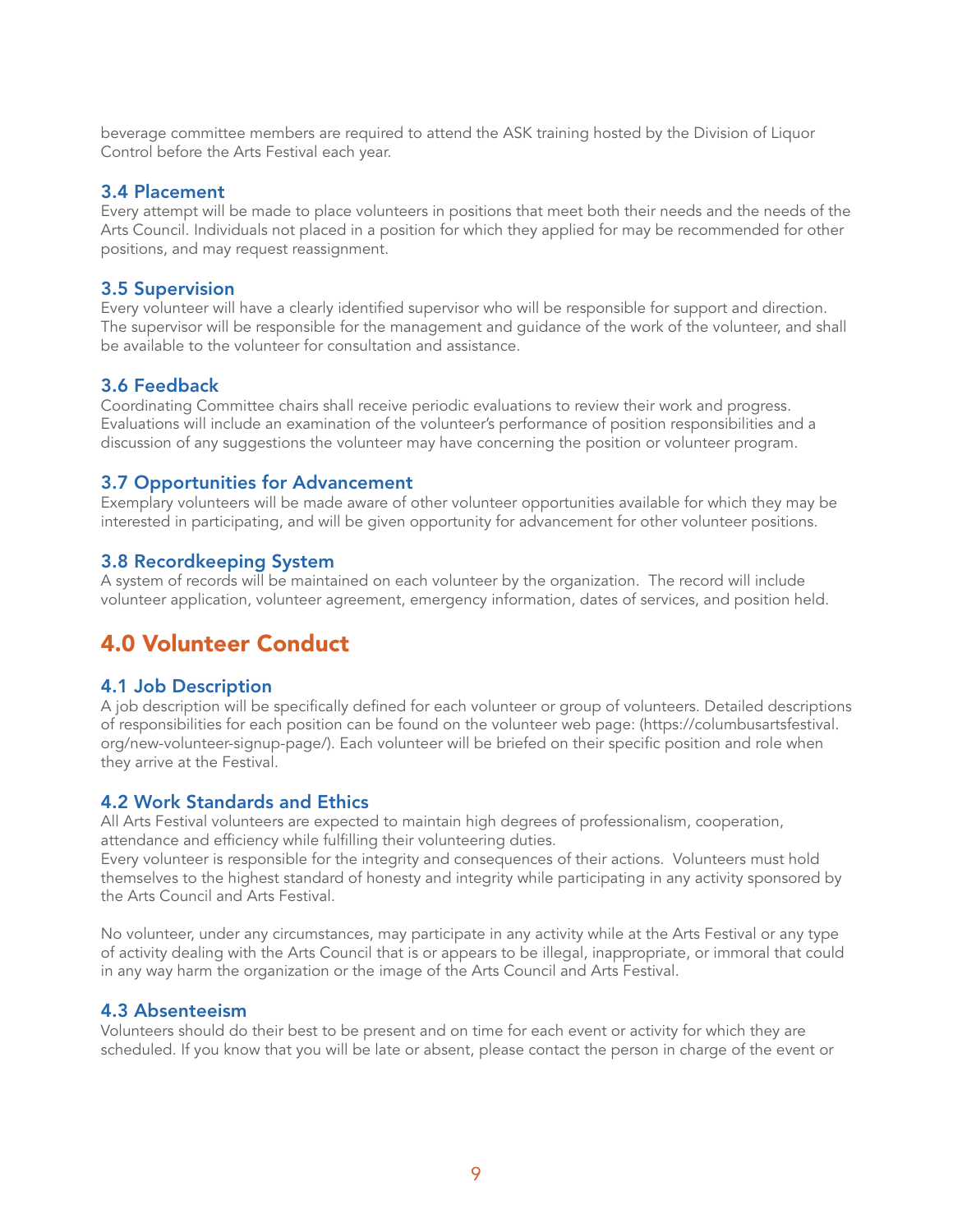your supervisor at least 24 hours before you are expected to work or as soon as possible, so that alternate plans can be made.

### 4.4 Dealings with the Public

In all contacts with the public, employees are required to conduct themselves in a professional and businesslike manner, in act and appearance, and treat all persons equally without regard to race, color, religion (creed), sex, gender expression or identity, pregnancy, age, national origin (ancestry), disability, genetic information, marital status, sexual orientation, political affiliation, military status, or any other characteristic protected by applicable federal, state or local law.

# 4.5 Political Activity

Arts Council is the recipient of funds from the city of Columbus, Franklin County, state of Ohio, and Federal Government.

No volunteer has the authority to represent the Arts Council and Arts Festival in political matters. As a designated 501(c)(3) non-profit organization by the Internal Revenue Service, the Arts Council is able to advocate for legislation or ballot issues, but NOT for candidates.

Volunteers of the Arts Council and the Arts Festival are not permitted to advocate election of candidates or potential candidates to other volunteers, employees, constituents, or the general public while performing official Arts Council and Arts Festival business. There should always be a clear distinction that you are not representing the Arts Council or Arts Festival.

Failure to comply could result in immediate termination due to the seriousness of a violation of this policy.

# 4.6 Open Door Policy

Volunteers are encouraged to voice their concerns, if any shall arise, in regard to the policies of the Arts Council and Arts Festival or any aspect of their volunteering experience. The Arts Council and Arts Festival have an open door policy which provides access to any Coordinating Committee member within a volunteer's area of activity and to whom the volunteer wishes to express a concern. If the volunteer is not satisfied with how they are treated concerning any aspect of the volunteer work, or anything related to it, the volunteer must take the initiative to speak to their coordinating committee supervisor. Additionally, if they feel that the issue or complaint was not properly or adequately addressed, they are encouraged to reach out to the Arts Council President or the Festival Director.

### 4.7 Discontinuation of Service

Either the Arts Council or the volunteer may initiate the conclusion of the volunteer's services. If the volunteer wishes to end their volunteering services, they are requested to give as much prior notice as possible when leaving.

Situations may also arise in which the volunteer will be required to no longer provide their volunteer services. The Arts Council reserves the right to release an individual at any time, without prior notice, for any reason, including but not limited to the following:

- Restructuring or elimination of the volunteer position in which the individual serves;
- Discrimination against or harassment of any individual within or associated with the Arts
- Festival or Arts Council, including the general public;
- Consumption or possession of alcohol, drugs, narcotics, or weapons while serving as an Arts
- Festival volunteer;
- Theft, fraud, or other forms of dishonesty;
- Gross Negligence;
- Derogatory attacks made to or against anyone associated with the Arts Council or Arts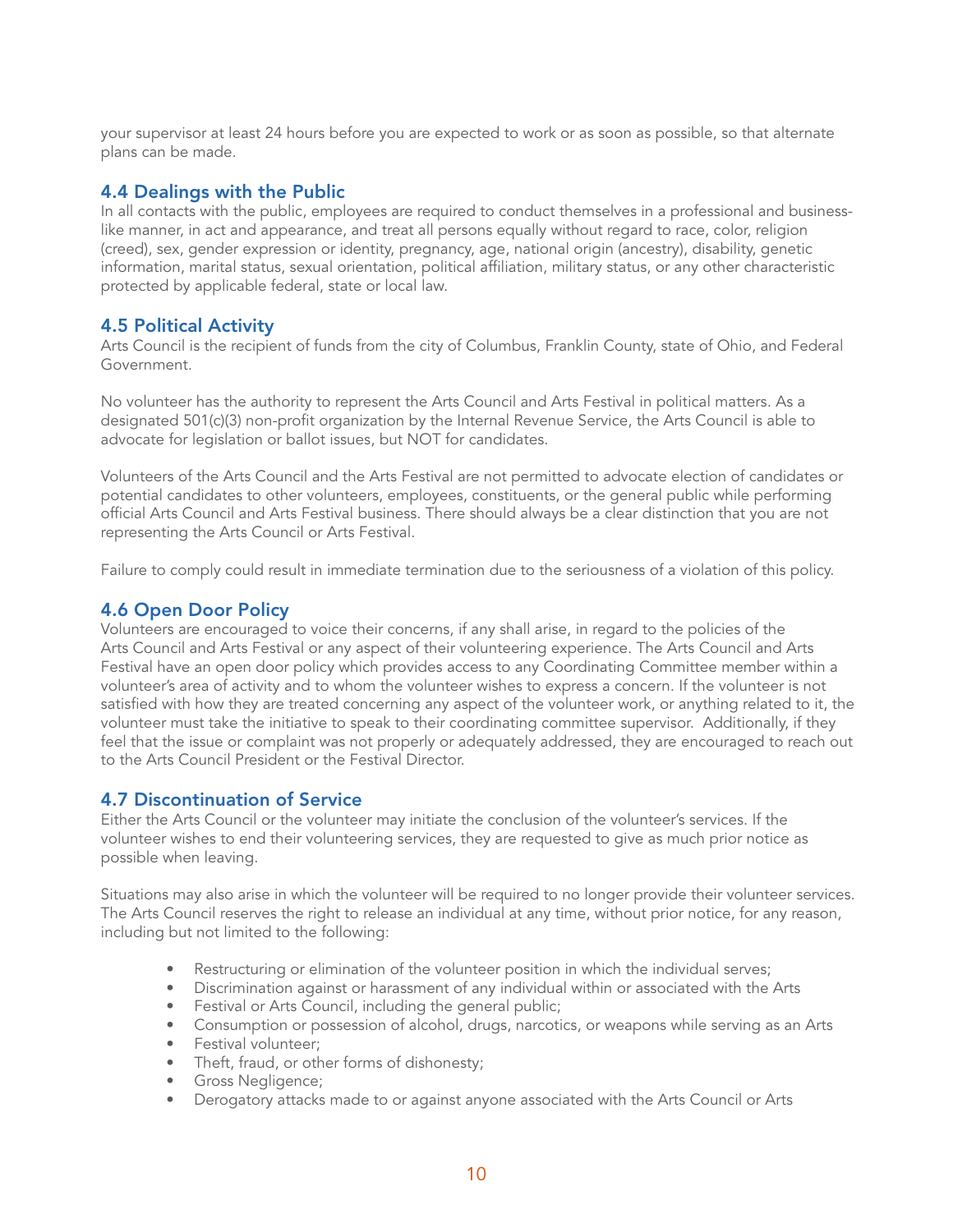- Festival, including the general public;
- Other forms of immoral, unethical, or otherwise unprofessional conduct;
- Failure to perform the tasks requested of the volunteer by the job description or refusal to
- comply with Arts Council or Arts Festival policies.

### 4.8 Drug Free and Alcohol Free Workplace

The Arts Council and the Arts Festival are committed to maintaining a drug and alcohol-free work place. The Arts Council forbids employees and volunteers to possess, use, distribute or sell illegal drugs in the work place, or at any Arts Council work site, including the parking lot areas. Consumption of alcohol is forbidden. However, the distribution and sale of alcohol may occur only on Festival grounds to Festival patrons during the hours of the Festival.

Reasons for testing or dismissal from service may include:

Reasonable Suspicion: In cases when a volunteer's supervisor, manager or other staff member has grounds to believe that the volunteer possesses or is under the influence of drugs and/or alcohol.

Possession: In cases where an employee or volunteer is found to be in possession of physical evidence, i.e. drugs, alcohol, or paraphernalia possibly connected with the use of an illicit drug, or if illicit drugs and/or alcohol are found in the employee's or volunteer's immediate work area.

### 4.9 Discrimination, Harassment and Retaliation

The Arts Council and the Arts Festival provide a workplace free from all forms of discrimination and harassment based upon race, color, religion, sex (including pregnancy), sexual orientation, national origin, age (40 or over), disability, genetic information, veteran's status, and any other characteristic protected by applicable federal, state, or local law.

Harassment and offensive conduct will not be tolerated by the Arts Council or the Arts Festival. It is unacceptable to harass a person (an applicant, employee, or attendee) because of that person's race, color, religion, sex (including pregnancy), sexual orientation, national origin, age (40 or over), disability, genetic information, veteran's status, or because of any other characteristic protected by applicable federal, state, or local law. Prohibited harassment includes "sexual harassment" or unwelcomed sexual advances, requests for sexual favors, and other verbal or physical harassment of a sexual nature. Harassment in the workplace or at the Arts Festival by anyone toward an Arts Council employee, intern, volunteer, or attendee should immediately be reported to the President or Arts Festival Director. Any volunteer who violates this policy will be subject to the appropriate action, up to and including termination or release from volunteer service. The Arts Council and the Arts Festival are committed to provide a safe and secure workplace and environment free from physical violence, threats, and intimidation. All incidents should be immediately reported to the President or Arts Festival Director. Workplace violence is defined as ANY physical assault, threatening behavior, or abusive remarks that are made in the workplace which includes, but is not limited to:

Abusive Remarks - Any remarks issued with the intent of creating fear or intimidation in another individual or group of individuals.

**Physical Abuse** – any intentional movement, which may include touching, gesturing, pushing, striking or stalking, or any unwanted intrusion of "reasonable space" of an employee.

**Creating a Hostile Work Environment** – Any intentional actions that can be considered intimidating or harassing with the intent of creating an environment that has the purpose or effect of unreasonably interfering with an individual's performance or where behaviors create a hostile or threatening environment, are not appropriate.